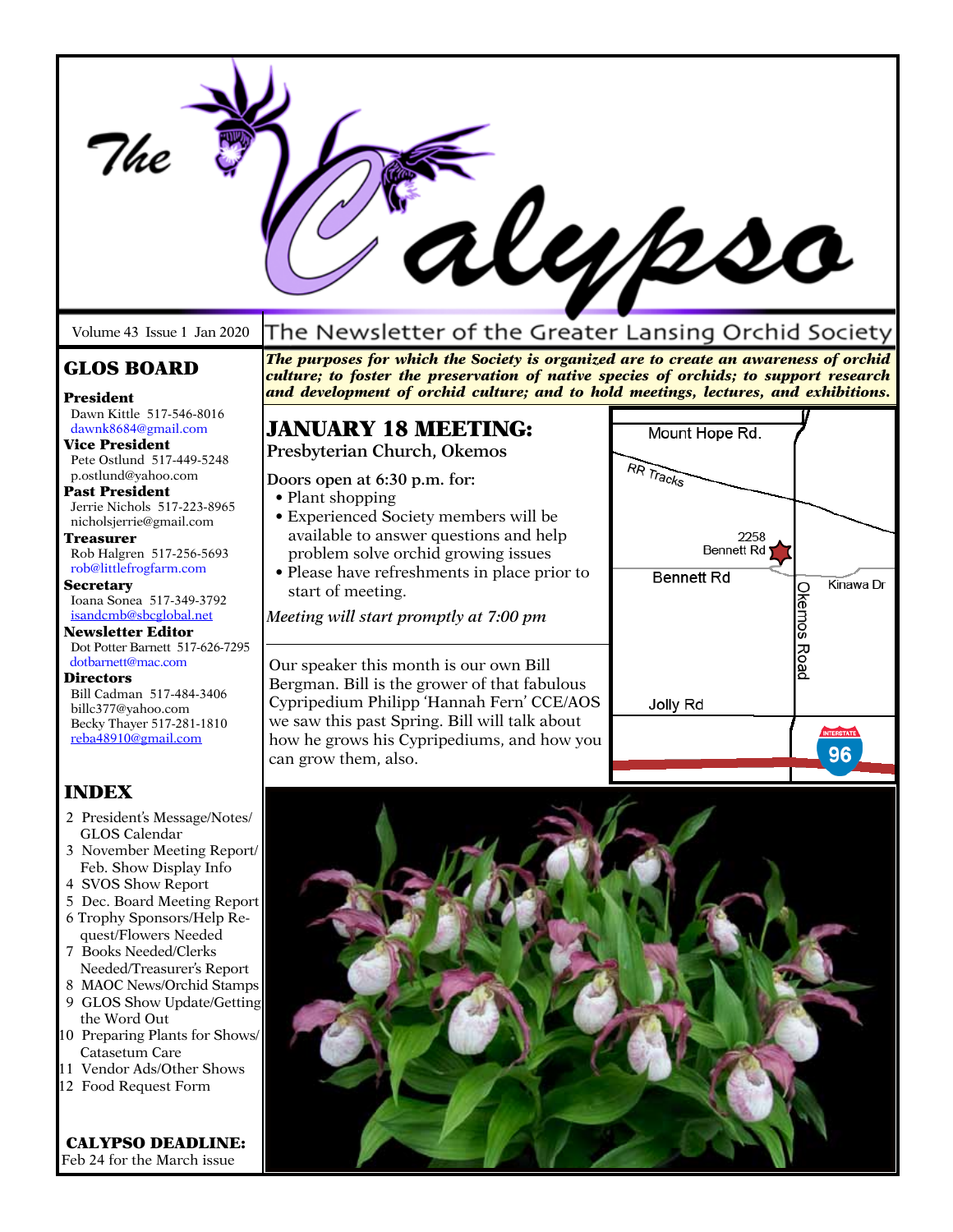# PRESIDENT'S MESSAGE -- Dawn Kittle

I'm hoping everyone had a wonderful Christmas and Happy New Year or Hanukkah or Kwanza or whatever I missed.

I am so excited that one of my Cymbidiums has 5 spikes, and the flowers are just about to open. This is the first time I have had so many spikes. Funny, the other Cymbidiums were outside just like this one. and they have no spikes. Go figure! Unfortunately am fighting scale, white flies and mealy bugs. Most of them are conquered, but I am still keeping vigilant. I hope no one else is having that problem! On a good note, the varmints missed the 5-spike Cymbidium.

Wasn't our speaker in November outstanding? With his grueling schedule, he still was able to present an informative and interesting presentation on Draculas. We also appreciate that Kristen of New World Orchids was there to sell them and other small treasures. We had a wonderful time and are looking forward to Bill Bergman's presentation on Cypripediums.

#### WHERE GLOS MEMBERS LIVE - submitted by Doris Asher, Membership Committee Chair

If you had to guess which area town provides the greatest number of GLOS members, what would you pick?

If you selected Lansing or Okemos, you would be correct! With 11 members each, these two towns are the clear winners among the 36 different hometowns represented in our current membership. Lansing and Okemos provide 25% of our 88 members.

The next most populous town is Williamston with 6 members and fourth is a tie between East Lansing and Grand Ledge – each has five members.

Other towns having at least two members include:

Ann Arbor – 3 members, Charlotte – 4, DeWitt – 2, Haslett -- 2, Holt – 3, Howell -- 3, Jackson – 2, Laingsburg – 3, Mason -- 3, St Johns – 3

However, members come from all over, including:

Alpena, Bath, Beaverton, Bloomingdale, Brighton, Dimondale, Eagle, Flint, Fowlerville, Grand Rapids, Horton, Monroe, Mt. Morris, Naperville IL, Ortonville, Owosso, Perry, Rome City, IN, Roscommon, St Clair, and Salinas, CA.

The current membership of the Society stands at 77 households comprised of 88 individuals.

# PLEASE NOTE:

The Grand Valley Orchid Society Show is at the end of this month, January 25th and 26th. Dot will collect orchids at her home on January 21st and 22nd during the hours of 10:00 am - 6:00 pm. You may also bring your orchids to our meeting Saturday and Dot will care for them for that week. Please attach your name to the pot, and be sure the plant label is either in the pot or pasted to the outside of the pot. We have a 50 foot display, so we can include lots of orchids.

#### REMINDER TO ALL GLOS MEMBERS:

When you are at our February Show, please wear your Society name badge so that our visitors know you are someone whom they can ask for help.

→ Thanks to Mary Henman, Marilyn Porter, and Ioana Sonea for snacks at our November meeting. Dawn, Ioana and Jerrie have generously offered to bring refreshments to our January meeting.

## GLOS CALENDAR OF EVENTS

→ **January 18 - GLOS General Meeting -** Bill Bergman will talk about Cypripedium growing.

- → January 25 26 Grand Valley Orchid Society Show at Meijer Gardens and Sculpture Park, Grand Rapids. See note above for display info.
- ➜ February 14-16 Mid-America Orchid Congress, Doubletree Suites Dayton-Miamsburg, OH; Show in Cox Arboretum, Dayton, OH (see related articles p. 8)
- → No orchid judging at Matthaei February 15th. The Great Lakes Judging Center has moved its February judging to the Greater Cleveland Orchid Society Show in Cleveland
- $\rightarrow$  February 22-23 GLOS Orchid Show and Sale -- look for an email soon from Bill Cadman regarding plant collection and set-up information.
- ➜ March 28-29 MOS Orchid Show United Food & Commercial Workers Union Building Ioana is in charge

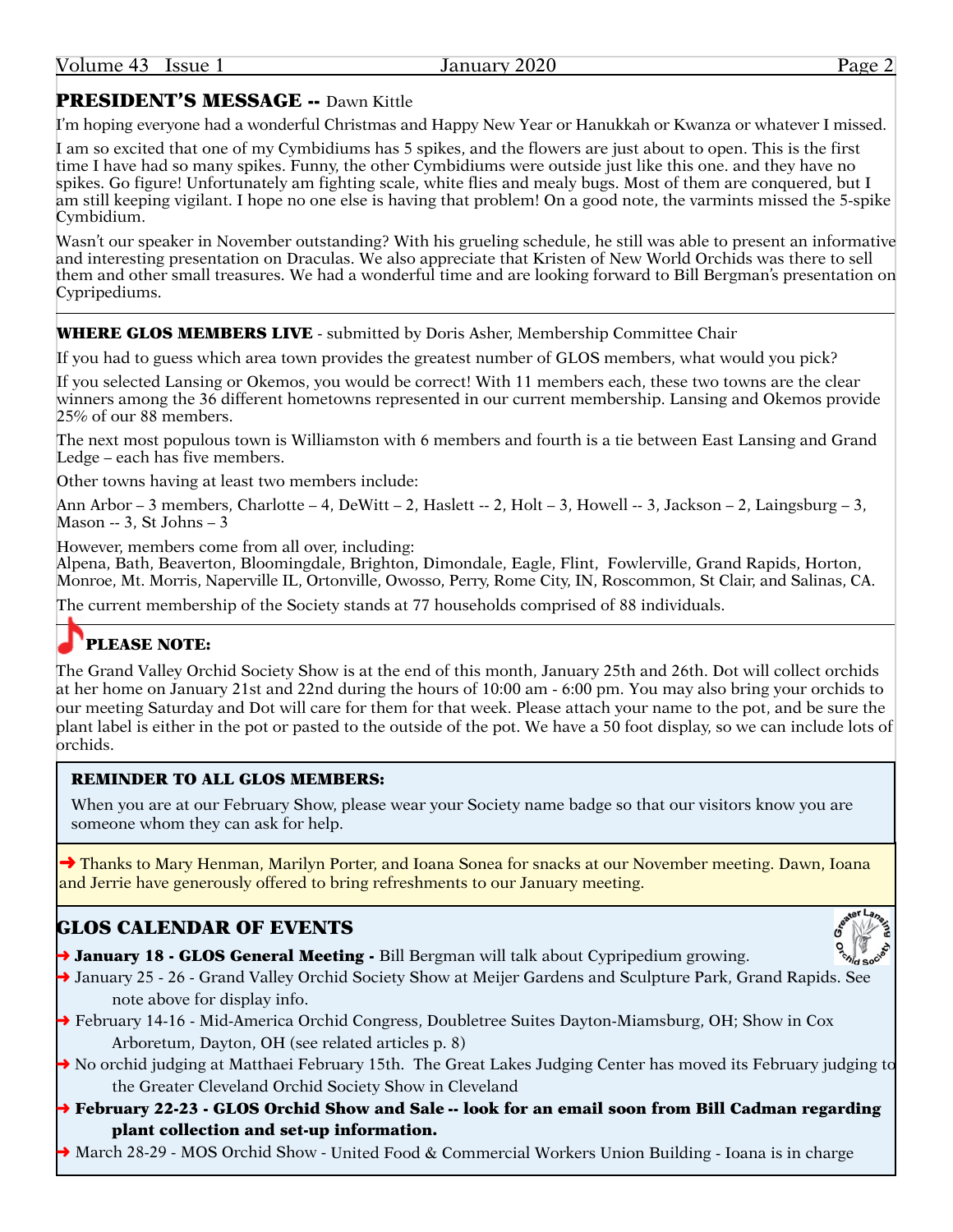### MINUTES OF NOV. 16, 2019 GENERAL MEETING - submitted by Ioana Sonea, Secretary

Meeting called to order by President Dawn Kittle at 7:02 pm.

The meeting was attended by 23 members and 3 guests, Emily Dunn, Joni Boylan, and Phil Apol. Kristen Uthus from New World Orchids had a great selection of plants for sale including Draculas, the topic of today's meeting.

- Doris asked for volunteers to sponsor 2 show trophies at the February 2020 GLOS show.
	- o Kristen Uthus will sponsor the "Best in Show" trophy.
	- o Ioana Sonea and Chris Brown will sponsor the "People's choice" trophy.
- Pete Ostlund reported that preparations for the Feb. GLOS show were on track. Vendors were returning, hospitality, display set up, judging and other aspects of the show's organization were all under control.
- Away shows:
	- o Saginaw Valley Orchid Society is on Thanksgiving weekend: Abby Skinner and Ioana Sonea will set up, Pete Ostlund, Dot Barnett and Ioana Sonea will take down.
	- o Grand Valley Orchid Society's will be held January 25th-26th, 2020. Dot Barnett, Pete Ostlund and Michael Bukala will set up and take down.
- Doris Asher showed off the numerous beautiful orchids at the "Show and Tell" table, including some delightful Laelias grown by Owen Neils and a gorgeous Paph grown by Bill Cadman.
- Gary Meyer from San Francisco, CA gave a fascinating talk on Draculas in which he discussed their discovery, where they were found and the rainforest ecosystems in which they thrive. Greg was a passionate and knowledgeable speaker, and helped his audience understand the many threats these sometimes weird but wonderful orchids face, from overcollection to loss of habitat due to deforestation. He talked about the challenges of growing these humidity-loving orchids indoors, and shared cultural tips with the audience.
- The raffle table had numerous orchids as well as some orchid cacti, and generated a lot of interest from the audience: nearly everybody left with a plant or something from the raffle table.

The meeting was adjourned at around 9 pm. Members helped put the room back in order before leaving.

Doris at plant table



# **GLOS FEBRUARY SHOW INFORMATION - Bill Cadman, Display Chair**

Our GLOS 2020 Show is quickly approaching! Bill Cadman will be coordinating the construction of our club display this year. We typically set up a 75 square foot display, which means we need lots of blooming orchids. If you're willing to loan your healthy and pest free orchids in flower we would love to use them – please send to Bill the names of the plants you'll be sharing by the evening of Wednesday, February 19, 2020. Plants will need to be brought to the conservatory where our show is held Friday before Noon (Feb. 21, 2020). If you have any questions, send an email to: billc377@yahoo.com, or call 517-484-3406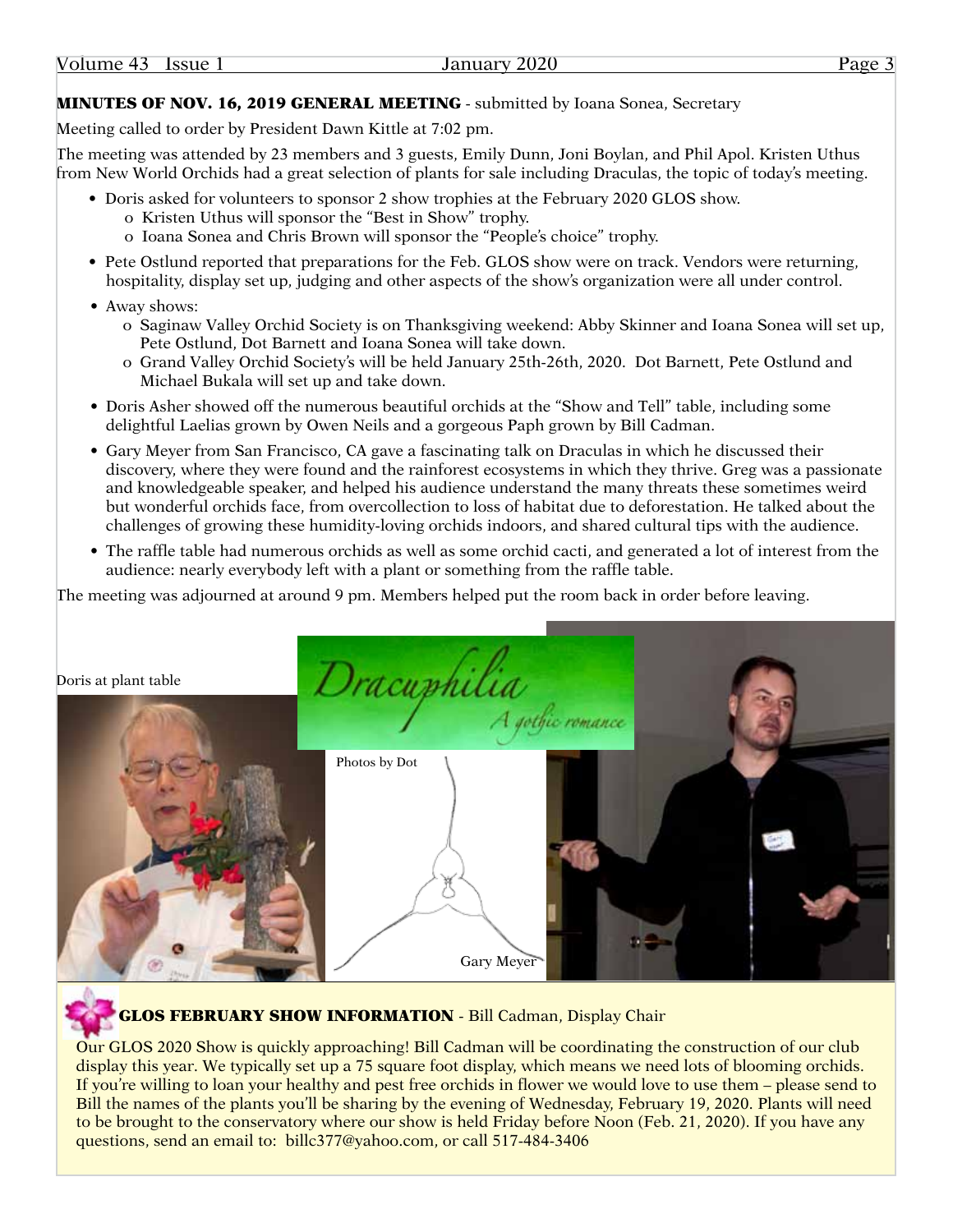#### **SAGINAW VALLEY ORCHID SOCIETY 2019 ORCHID SHOW REPORT** - submitted by Ioana Sonea

The SVOS held its Annual Orchid Show at the Kochville Veterans Hall, 3265 Kochville Rd, Saginaw, MI on Nov 30- Dec 1 2019. This well organized show had numerous beautiful displays of all sizes, great vendors, and a wonderful group of volunteers to help it all go well. The weather also collaborated: it was mild and not too windy both before and after the show.

The GLOS display was set up by Abby Skinner and Ioana Sonea, with plants from 6 GLOS members as well as a framed color photo exhibited by Abby in the Art section. As usual, it was fun to try to find the best way to display the flowers to each one's best advantage while keeping the whole display balanced! The display itself earned a second place in the 50 sq ft Display by an AOS affiliated society category.

Plants submitted by GLOS members did very well, with 2 AOS awards (both to Pete Ostlund's plants) and 2 show trophies. A list of the awards and placements follows:

Dot Potter Barnett

Paph. Cascading Purple, 2nd place Prosthechea vitellina, 2nd place Phal. Silbergrube, 2nd place

*Congratulations to Pete and Ioana!*

Pete Ostlund

Cattleya cernua 'Syzygy', 1st place in Specimen plant class, Best of Specimen class trophy, AM/AOS 83 pts. Ctna. Hunabu Sunset, 1st place

Maxillaria luteograndiflora 'Syzygy', 1st place, CHM/AOS 81 pts

Paph. victoria-reginae (formerly chamberlainianum), 1st place

Paph. Presidential Pops, 1st place, pulled for AOS judging

Dendrochilum uncatum (formerly formosanum), 2nd place in Misc. class, 1st place in Specimen plant class Maxilllaria scalariformis, 2nd place

Jerrie Nichols

Cattleya maxima s/a striata 'Manolo', 1st place

Ioana Sonea

Den. Nano Chip, 1st place, 1st place in Miniature orchids class, Best Dendrobium trophy Phal.. no ID, 1st place

Phal. MS Golden Sweet 'MBL098', 1st place

Ludisia discolor, 1st place (Orchid species and hybrids without flowers grown for unusual or beautiful foliage)

Julie Bishop

Vuylstekeara Carnivale 'Rio', 3rd place Rhyncholaeliocattleya Marquette Canary 'Yellow Bird', 3rd place

Tammy Scherer

Den. Lim Chong Min, 1st place Den. Woo Leng 'Blue', 2nd place Den. Hawaiian Punch, 3rd place Den. Pumpkin Patch, 3rd place in Miniature orchids class Phal. Jiaho's Pink Girl #1 'LHPO1', 3rd place

Many of us just brought plants to display because we liked them… the judges obviously did too! So if you have a plant blooming when the next show comes up, why don't you add it to our display? You might come away with a ribbon or even a trophy!

The display was rapidly dismantled on Sunday by Abby Skinner, Dot and Lee Barnett, and Ioana Sonea: thank you so much for volunteering!

*Congratulations also to GLOS member Larry Watson for his "Best of Show" Cattleya in his own vendor display!*



Photo by Dot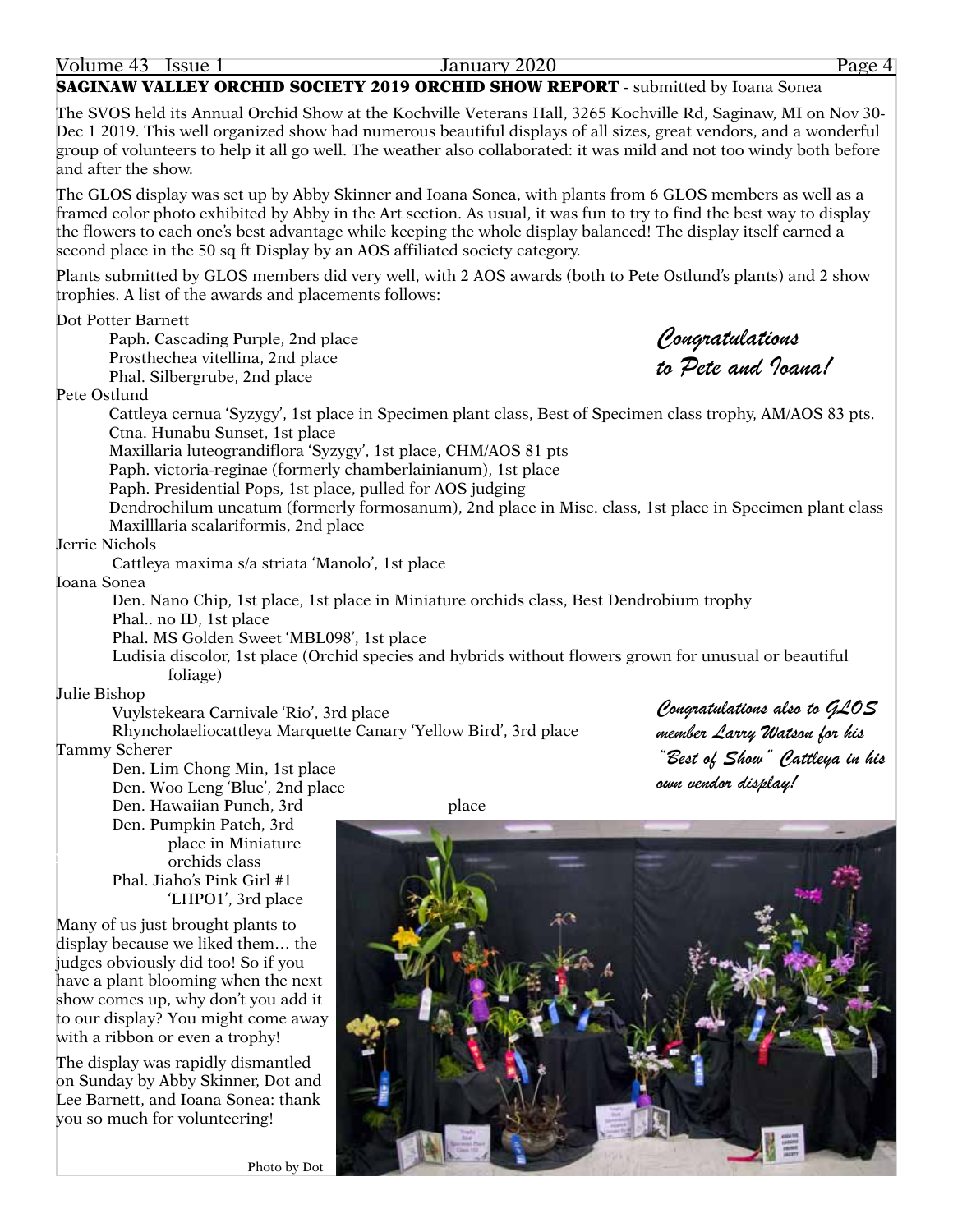MINUTES OF THE GLOS BOARD MEETING December 5th, 2019 - submitted by Ioana Sonea, Secretary Present: Dot Barnett, Bill Cadman, Dawn Kittle, Jerrie Nichols, Pete Ostlund, Ioana Sonea, Carol Ann Stuht, Becky Thayer.

The meeting was held at Dot and Lee Barnett's home. Board members who arrived early were able to visit Dot's greenhouse and admire the numerous healthy plants that filled it. Board members enjoyed a great supper (pizza, a wonderful salad, and Dot's famous Blueberry Boy Bait cake) before buckling down to business.

The meeting was called to order by President Dawn Kittle at approximately 7 pm.

- Rob Halgren had a conflict and could not be present; the treasurer's report was circulated by email a couple days later.
- Doris Asher's membership report was read and discussed. There is a need to recruit new members to replace those who have left over the years. More outreach via Facebook or other social media was suggested. Currently there is no significant presence of GLOS on Facebook.
- Pete Ostlund discussed preparations for the February GLOS show, which are well underway. o All regular vendors returning, with the exception of Hillside (no longer selling orchids). Joy Suphrata will be selling her handmade orchids at the show; Josh's Frogs will sell companion plants in collaboration with Rob Halgren. o GLOS members who volunteered for hospitality, judging, etc have all agreed to perform those duties again.
- o The new configuration of the unloading area was discussed: Pete Ostlund will drive to MSU to take a look and let vendors know where to unload.
- o Bill Cadman will set up the display. He requested \$250 for fresh moss and for the purchase of additional black cloth. The request was approved unanimously. Carol Ann Stuht will buy the cloth
- o Dawn Kittle will talk to Mike Underwood about having a table at the Meridian Indoor Farmer's market on Feb 15th, the weekend before the show. Several board members volunteered to staff the booth if this could be arranged.
- Pete Ostlund generated an email member survey seeking to determine the best day and time for general meetings. Doris Asher printed paper copies for members without internet access and mailed them out. Results should be available soon.
- Moving the general meetings to a new site was discussed: some members had visited the Obedience Training Club of Greater Lansing's new site, which seemed very promising and would be available most weekends. Other sites that would be possible if meetings were held during the week were the Michigan Nature Association's and the Michigan Credit Union's buildings. • Jerrie Nichols discussed Away Shows:
- o Grand Valley Orchid Society show will be set up by Pete Ostlund with Michael Bukala's and Dot Barnett's help. Carol Ann Stuht cannot help this year: she will be having eye surgery soon and will be unable to drive at night at that time.
- o Ann Arbor Orchid Society Orchid Festival will be held on March 21-22 at the Matthaei Botanical Gardens, 1800 N. Dixboro Rd, Ann Arbor, MI. A basket display will be set up by Jerrie Nichols and Dot Barnett.
- o Michigan Orchid Society will be held on March 28-29 at the United Food & Commercial Workers Union Bldg., 876 Horace Brown Drive, Madison Heights, MI. The display will be set up by Ioana Sonea.
- Programs for upcoming meetings (dates reflect current schedule; this may change based on the results of the survey and availability of speakers):
- o January 18th, 2020. Bill Bergman will talk about Cypripediums
- o March 21st, 2020. This is the weekend of the AAOS Orchid Festival. Dea Bishop will give a talk about the care and culture of orchids suitable for novices.
- o April 18th, 2020: TBA. Perhaps Fred Clarke could talk about Catasetums?
- o May 16th, 2020 is the business meeting. Could Rob talk about growing under lights?
- o June 20th, 2020: no meeting, members encouraged to attend the Great Lakes Training Seminar which is being held that weekend.

o July 18th, 2020: Annual Picnic at Granger Meadows (Dot will make reservation) (Editor's note: this has subsequently been changed to July 25).

- o August 15th, 2020: ?
- Sad but not unexpected news: Carol Ann Stuht tendered her formal resignation from the post of Director. She is no longer able to fulfill her duties due to her husband's deteriorating health. Board members thanked her for all she has been able to do for the Society over the years despite her other obligations. Bill Cadman accepted to replace Carol Ann until the end of her term.
- The setting up of an Awards Committee was discussed: Dawn Kittle and Becky Thayer will be members based on the GLOS bylaws, one member at large must be identified.
- The setting up of a Nominating Committee to select candidates for a new Board in May 2020 was also discussed: Dawn Kittle will ask Mike Underwood to serve; 2 other members at large must be identified. Pete Ostlund volunteered to take on the position of President at the end of Dawn's term; Doris Asher volunteered to become treasurer; Ioana Sonea volunteered to become Vice-President; Becky Thayer is willing to serve another term as Director. Other potential candidates were discussed. • Potential speakers for the 2020 All State Orchid Society meeting were discussed.
- o Yamada from Hawaii (Dendrobiums, mostly nobile type) had been suggested by Jack Shumaker. That nursery is permanently closed. o Ecuagenera has opened a site in Florida: it may be possible to contact them.
- o Larry Watson and Kherwin may know of growers in the Philippines.
- o Check major shows and their speakers.
- o Discuss with Doris Asher.
- Ioana still has 13 orchid virus (ORSV and CymMV) kits donated by Agdia to GLOS. Dot will have one plant tested. Ioana requested permission to use the remaining 12 kits to test her own plants: she will order more kits for her own use, reserving 12 of them for GLOS members seeking to test plants. This was approved by the board.
- Carol Ann Stuht has an extra set of Proceedings from the 2017 World Orchid Conference at Guayaquil, Ecuador. These are beautiful documents with a lot of information about orchid conservation. She has donated them to GLOS: Doris Asher, the society's archivist, will store.

• The next board meeting will be held at Ioana Sonea's and Chris Brown's house on February 6th 2020. The meeting was adjourned at 8:12 pm.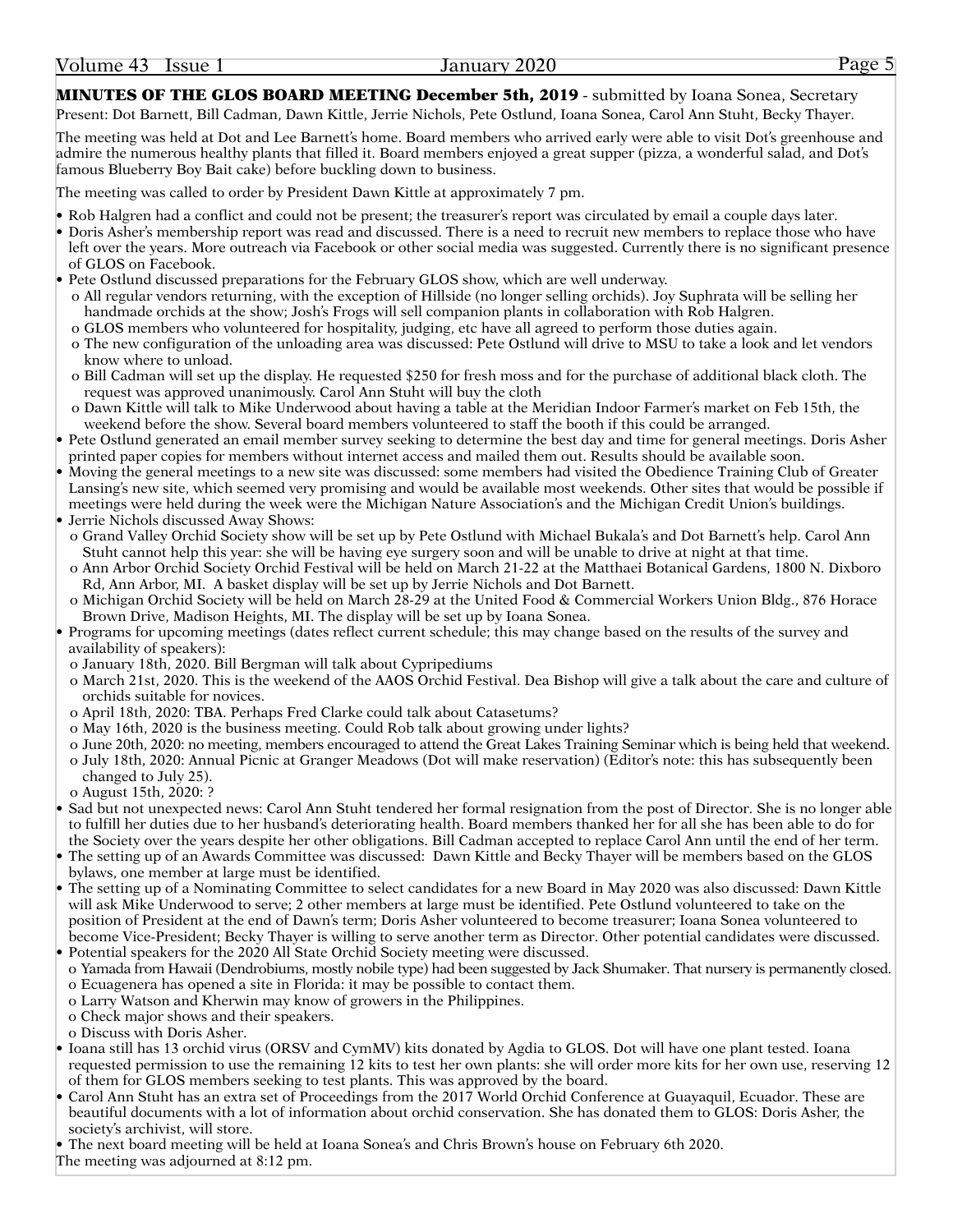## GLOS MEMBERS SHOW THEIR GENEROSITY – 2020 SHOW TROPHY SPONSORS - from Doris Asher

Once again, Society members have come through, underwriting ALL of the trophies for our Show this February! The trophies will be prepared by Larry Galdes.

Many of these wonderful sponsors have already paid the Society for their sponsorships. If you have not yet had the opportunity to do so, you can save yourself expensive postage by paying Treasurer Rob Halgren in person at our January 18th meeting. A check or cash is equally welcome – the cost is \$25.00. Checks payable to GLOS may also be mailed to Rob Halgren, Treasurer, 2100 Grovenburg, Lansing, MI 48911..

Thank you, donors, very much. This is a wonderful way to help our Show! This year's sponsors are:

| Trophy                                        | <b>Sponsor</b>                                                  |  |
|-----------------------------------------------|-----------------------------------------------------------------|--|
| Exhibits, Open                                | Pete Ostlund                                                    |  |
| Exhibits, Society                             | Pete Porciello                                                  |  |
| Exhibits, Amateur                             | Anonymous GLOS Members                                          |  |
| Cattleya Alliance                             | Andrea Bishop                                                   |  |
| Cypripedium Alliance                          | Dot Potter Barnett                                              |  |
| Phalaenopsis                                  | Julie Bishop                                                    |  |
| Vanda and Ascocenda                           | Diane Zoeller                                                   |  |
| Brassia and Miltonia                          | Mary Henman                                                     |  |
| <b>Oncidium Alliance</b>                      | Don and Jane Farrelly                                           |  |
| Cymbidium Alliance                            | Dawn Kittle (in memory of Sherwin Kittle and Betty Jane Harvey) |  |
| Dendrobium Alliance                           | Michael Henderson                                               |  |
| Pleurothallid Alliance                        | Lynn O'Shaughnessy                                              |  |
| Alex Challis Memorial Miscellaneous Genera    | Littlefrog Farm                                                 |  |
| Specimen Plant                                | Jerrie Nichols                                                  |  |
| Art (Excluding Photography)                   | Harry & Dottie Winter                                           |  |
| Photography                                   | Carol Ann Stuht                                                 |  |
| Marilyn Lee Memorial Orchids in Use (Amateur) | Jim Heilig                                                      |  |
| Orchids in Use (Professional)                 | Tammy Scherer & Jim Churn                                       |  |
| Orchids in Use Public Choice Award            | Anonymous GLOS Members                                          |  |
| Don and Kris Garling Memorial                 | New World Orchids                                               |  |
| <b>Best of Show</b>                           |                                                                 |  |
| AOS Show Trophy – Outstanding Exhibit         | Greater Lansing Orchid Society                                  |  |

## ORCHIDS AT THE MERIDIAN MALL FARMERS' MARKET

For the last seven years on the Saturday before our Show, we have been setting up an information table at the Meridian Mall Farmers' Market. We have received great positive feedback from this event. Each year, we speak to over a hundred people who tell us that they want to attend the Show after meeting us or that they attend the Show every year and are glad to learn this year's dates.

I have made arrangements to do this again this year from 10 am to 4 pm Saturday, February 15th, and I need more volunteers to help us for part or all of the Market's hours. You would not be alone at any time, as we have some volunteers already. It is great fun and we get to speak to a lot of the public about orchids – no experience necessary.

Also, if you have an unusual orchid that can make a great conversation starter, we could use it, too. It does not need to be show quality, just something to attract the shopper's eye. Call or email me if you can help.

Mike Underwood mike@avi-sci.com 989-224-9227

# ORCHID FLOWERS NEEDED

Marilyn Lee's colleagues in the Michigan Garden Clubs, Inc. will be in charge of the orchids-in-use competition in our Show for the third consecutive year – they volunteered to take on this role to honor Marilyn's memory. Since flower arrangements in that competition must include orchid blossoms, they need orchid flowers for those arrangers who do not have access to any. Many genera of orchids hold up well as cut flowers: cymbidiums, phalaenopsis, sprays of oncidiums, sprays of dendrobiums, to name just a few. If you will have orchid flowers that you are willing to cut, please contact Jenny Bond (jbond@msu.edu; 517-676-2676) to make arrangements to get the flowers to her. She needs to hear from you by Monday, February 17th, please.

Note: in the orchids-in-use competition, "class" is defined as a group of exhibits in the Show that conform to the same specifications that are included in the class description in the schedule included in this newsletter. For example, a class might include orchids of several types, colors, sizes. Depending on the number of exhibits entered, judges may further divide the class by color of orchid or another common feature.

Another note: are you interested in entering an orchid design? Jenny and Sue welcome your participation. See the brochure cover on p. 11. Contact Jenny, Doris or Dot and ask to be emailed the complete brochure.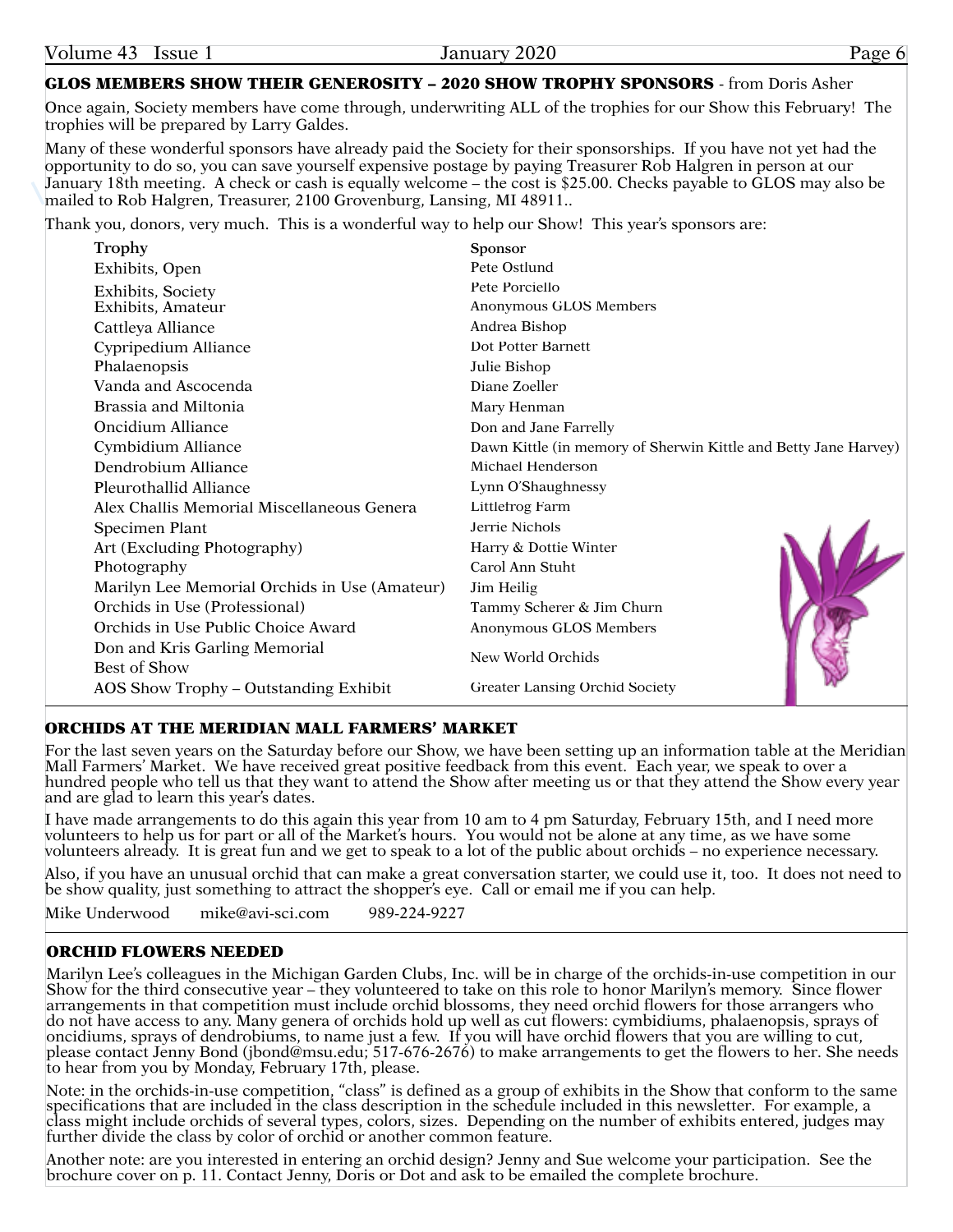# USED ORCHID BOOKS/PERIODICALS WANTED

Do you have some orchid books or orchid periodicals that you no longer want? For several years now at our Orchid Show, we have sold numerous used books donated by various Society members. Visitors to the Show snap them up very quickly and, because the books are donated, the Society makes 100% profit. We use the orchid magazines as free giveaways to our visitors to encourage their joining our Society.

Because this service is so popular, we would like to offer inexpensive, used orchid books again at this February's Show. Since GLOS is an IRS not-for-profit 501(c)3 organization, you may deduct the value of the books and magazines you give us. The Treasurer will be happy to provide you a receipt for your gift.

Please consider giving such items at this January meeting to Doris Asher or to Christina Gregg Baker or to Mary Henman, the Co-Chairs of our Show's Information Table.

In addition, Mary and Christina will be "recruiting" at the January 18 meeting for volunteers to work the Information Table during the Show. Please look at your calendar for February 22 and 23 and see when you could devote two or three hours to staff that Table. No experience required! Christina/Mary will tell you everything that you need to know!

Doris Asher (asherdoris44@gmail.com; 517-332-0004), Christina Gregg Baker (greggch25@gmail.com; 810-986-5413), Mary Henman (knigts@yahoo.com; 810-882-9092)



#### WILL YOU CLERK FOR US?

We need clerks for ribbon judging at this year's February Show. Clerks assist the judging teams in finding the plants entered in the class, preparing the ribbons for the winning entries, placing the ribbons on the winners, and recording the winners in the Society's official record. Your time commitment is for Saturday morning, February 22nd, beginning at 7:30 a.m. (we provide a light breakfast), lasting until ribbon judging is concluded, about 11:00 a.m. We need thirty clerks. Some of our more knowledgeable clerks may be asked to serve as lay judges in order to get the ribbon judging concluded in a timely fashion. All clerks are invited to be the Society's guests at the Judges' Luncheon held at the Show at noon.

You do not need experience as a clerk in order to volunteer. We have written instructions for you, and will place you on a team with more experienced people. We want you to enjoy your first experience! This is a terrific opportunity to learn what judges are looking for in a prize-winning orchid.

To date, Doris has commitments from the following twenty-one people to clerk: Leslie Behm, Michele Bridges, Michael Bukala, Bill Cadman, Jim Churn, Lynn Cook, Yvonne Dunphe, Teresa Fowle, Anna Jullie, Dawn Kittle, Ann McConnelee, Pete Ostlund, Jolanta Piecuch, Barry Rhinehart, Jeanne Rhinehart, Tammy Scherer, Ioana Sonea, Chris Steele, Becky Thayer, Mike Underwood, and Jill Wood.

Won't you consider joining them?

To volunteer or to ask questions, please contact Chair of Judging Activities Doris Asher at 517-332-0004 or e-mail asherdoris44@gmail.com.

| Income:                                        |               | Expenses:                                                      |          |
|------------------------------------------------|---------------|----------------------------------------------------------------|----------|
| Trophy sponsorships:<br>(9 at \$25 each)       | \$225         | Bill Porter (show supplies):<br>Dot Barnett                    | \$25     |
| Donations:                                     |               | (website, postcards, picnic)                                   | \$349    |
| Asher (show food):<br>Asher (memoria Mary Dee: | \$300<br>\$50 | Gary Meyer (Nov Speaker)                                       | \$349.87 |
| September meeting:<br>(raffle \$62, SA \$59)   | \$121.00      | <b>Total Expenses:</b>                                         | \$723.87 |
| November meeting:                              | \$58          | Net gain for period:                                           | \$700.13 |
| (raffle)<br>Meeting room (October):            | \$100         | N.B. We have \$12,957.47 in 9 CDs (As of November 30,<br>2019) |          |
| Show tables:<br>Roberts Flower Supply:         | \$570         |                                                                |          |
| Total Income:                                  | \$1424        |                                                                |          |

#### **GLOS TREASURER'S REPORT -** Period since 10/2/2019 submitted by Rob Halgren, Treasurer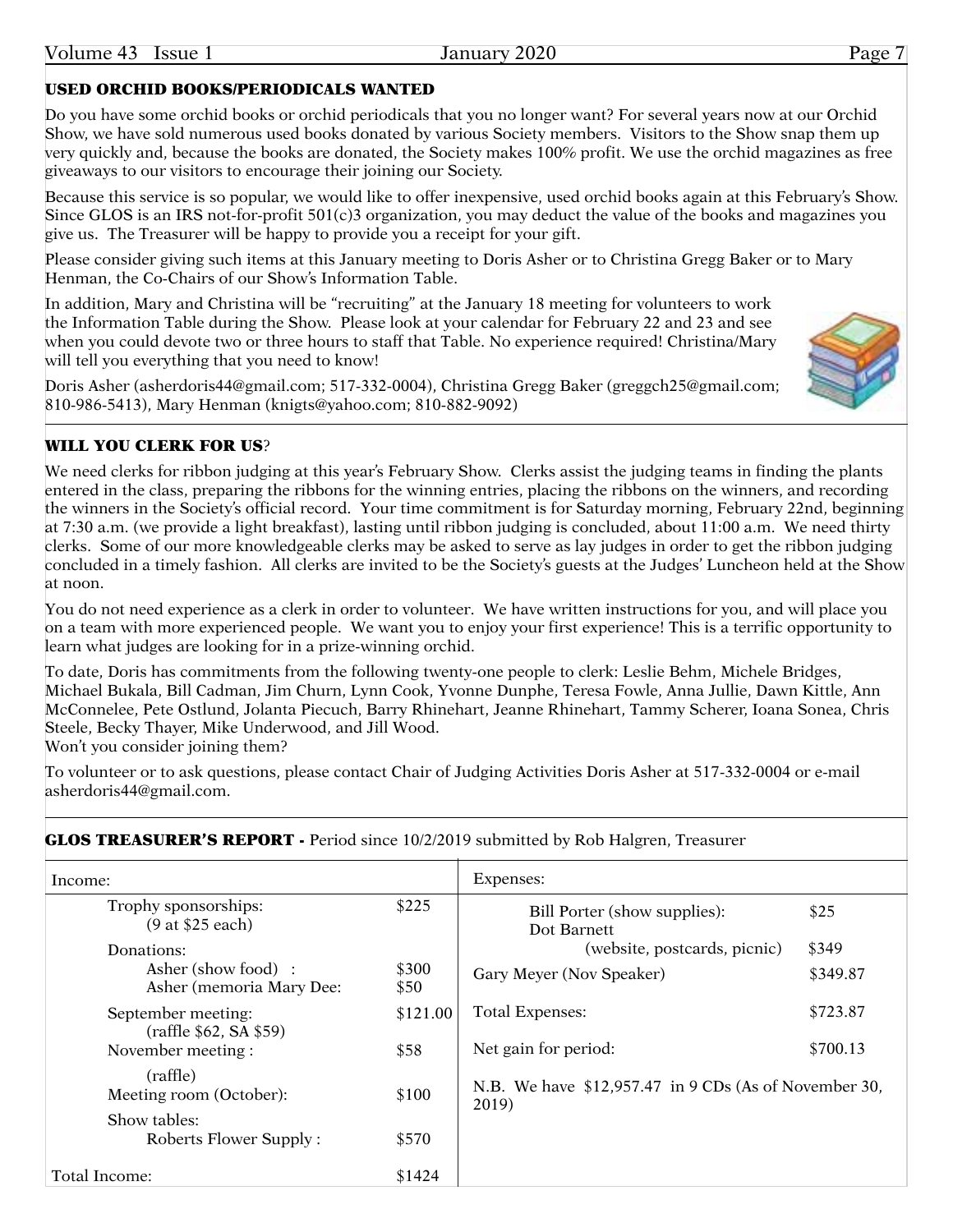#### MID-AMERICA ORCHID CONGRESS IN DAYTON, FEBRUARY 14-16, 2020

Sometimes, the Mid-America Orchid Congress meets far, far away from Lansing. The next meeting is about five hours by car from here in Miamisburg/Dayton, OH.

In case you are tempted, the speakers include Glen Decker ("Phragmipediums, Their Hybrids and How to Grow Them", "My Life with Slippers") and David Haelterman from Colombia, who is a long-time grower, photographer and tour guide in the native orchid habitats in South America. David will give two talks, also: "Orchids of Colombia in Their Native Habitats: a Huge Richness to Conserve in an Incredibly Biodiverse Country", and "Maxillaria of Colombia: One of the Most Diverse Genera But Yet Poorly Understood". The organizers invite your participation Saturday morning, February 15th, as a clerk, as the judges do the ribbon judging.

You can register now – the price goes up January 15th – full registration costs \$75.00 and includes unlimited access to the Show, vendors, auction, dinner, and all speakers. (If you procrastinate, the registration fee is \$95.) I can send you the registration form – contact me at asherdoris44@gmail.com or 517-332-0004.

The conference hotel is the Double Tree Suites Dayton-Miamisburg – reservations: 937-436-2400. Tell the booking agent that you want the "2020 Mid-America Orchid Congress" rate, which is \$109 + tax. The Hotel's deadline for the discounted rate is January 30.

For more information, contact Doris Asher at asherdoris44@gmail.com or 517-332-0004.

# FINANCIAL HELP TO ATTEND MID-AMERICA ORCHID CONGRESS IN DAYTON

Great news! The MAOC Board approved awarding up to three attendance scholarships of up to \$500 each to encourage societies to attend the MAOC meetings.

The Mid-America Orchid Congress will provide up to \$500 to pay for the banquet, registration and affiliated societies breakfast and remaining funds given when winner attends the MAOC members meeting on Sunday morning.

Please let GLOS President Dawn Kittle (dawnk8684@gmail.com; 517-546-8016) know of your interest in applying – the GLOS leadership needs to let MAOC know very quickly – the deadline to express interest is Friday, January 10, 2020.

Of the societies responding, three will be randomly drawn to receive the funding. The funds can be used by one member or split among a group of society members. MAOC will pay the host society the registration, banquet and affiliated societies breakfast costs in advance. Your society representative(s) must attend the MAOC business meeting and any remaining money from the \$500 grant will be turned over to them to help defray any other travel expenses.

If you have questions, please contact Doris Asher at asherdoris44@gmail.com or 517-332-0004. Doris is the Congress' Secretary and can help. At this writing, both she and Rob Halgren plan to attend the Congress in Dayton, February 14-16, 2020.

Good luck!

## UNITED STATES POSTAL SERVICE TO ISSUE NEW ORCHID STAMPS - from Doris Asher

I love orchid stamps almost as much as I love orchid flowers, and I am so excited to tell you that on February 21st, the United States Postal Service will have its First Day of Issue Ceremony for ten new orchid stamps at the American Orchid Society's Library at the Fairchild Tropical Botanic Garden in Coral Gables, FL. These stamps feature orchid species which grow wild in the United States: Cypripedium californicum, Hexalectris spicata, Cypripedium

reginae, Spiranthes odorata, Triphora trianthophoros, Platanthera grandiflora, Cyrtopodium polyphyllum, Calopogon tuberosus, and Platanthera leucophaea. Art director Ethel Kessler designed the stamps with existing photographs by Jim Fowler.

The USPS will sell the orchid stamps in booklets of 20 and coils of 3,000 and 10,000, and I cannot wait to get my hands on some of them to use on our various GLOS mailings!



# THE MID-AMERIC **ORCHID CONGRES**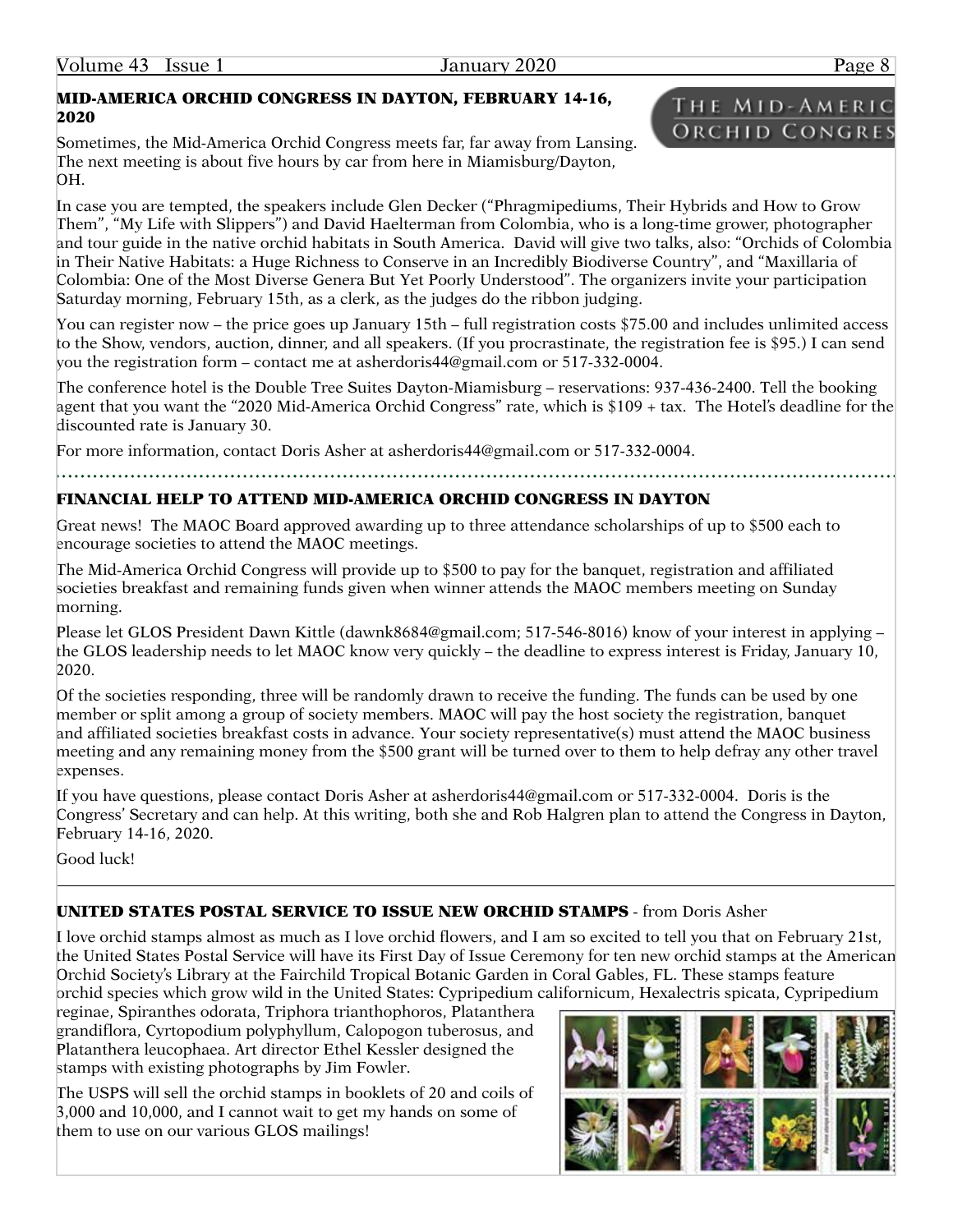#### Volume 43 Issue 1 January 2020 Page 9

# FEBRUARY 22/23 2020 GLOS ORCHID SHOW UPDATE - submitted by Pete Ostlund, Show Chair

The dates for our 37th orchid show are February 22-23, 2020. Although planning for the show is in good shape, we could use your help during the show. In this newsletter you'll read how you can help with the information table, hospitality, the Meridian Mall Farmers Market outreach effort, or by providing your blooming orchids for the GLOS display. But there are other ways you can help make our show a success. The individuals on the Show Planning Committee (see below) may seek your help, or if you have a particular interest in their activity, feel free to contact them.

For general show support, the following activities need your help:

• Thursday night set up (starts at 5:30 PM, ends in an hour or 2 for most activities). We have tables delivered and set up according to the layout we supply. But we could use help putting the final touches on the table arrangement, attaching skirting to the tables and covering them with tablecloths, getting ready for art, orchids-in-use and other displays, and hanging backdrops.

• Friday 9 AM to 8 PM –we set up our GLOS display, help vendors and societies move their orchids and material into the building, and prepare for judging by registering all the orchids and exhibits in the Show. Friday night dinner is provided to all the workers at 6 PM, with much of the food provided by volunteers.

• Sunday at 4:00 PM the show closes – we disassemble everything in a matter of a couple hours, help vendors and societies move their material into their vehicles and get on their way home, and do some cleanup of the display area and the vendor's area. We're usually done by 6:00 PM.

Please contact me (p.ostlund@yahoo.com / 517-449-5248) if you're able to help on Thursday night with set up, Friday afternoon moving vendors and societies into the building, or with Sunday tear down.

The Show Planning Committee consists of the following members:

- AOS Judging Lynn O'Shaughnessy
- Art Exhibits, Orchid-Related Carol Ann Stuht
- Classes for Public Mike Underwood
- Flyer/Handouts Dot Potter Barnett
- GLOS Exhibit Bill Cadman
- Hospitality Teresa Fowle
- Information Table/Membership Mary Henman
- Judging Activities/Registration Doris Asher
- Kids' Corner Diane Zoellner/Michael Bukala
- MSU Liaison Ioana Sonea
- Orchids-in-Use Competition Jenny Bond and Sue Wittick
- Signage Ioana Sonea
- Publicity (not TV) Ioana Sonea
- Television Publicity Pete Porciello
- Vendor and Exhibitor Liaison Pete Ostlund

## **GETTING THE WORD OUT** - submitted by Peter Ostlund, Vice President/Show Chair

We have lined up a large number of orchid vendors with an interesting and diverse selection of orchids and supplies. Our vendors provide the bulk of the funding of our show with the fees they pay for sales tables. But they will only continue to participate in our shows if we are successful in keeping show attendance high, especially so for those potential orchid buyers. In addition to the excellent TV commercials that Pete Porciello obtains for us through the services of King Media, I urge all of you to do whatever you can to publicize our Show. The Society has approximately 90 members. All of us can help publicize our Orchid Show!

So we do not duplicate each other's efforts with regards to media advertising, please let Ioana Sonea (ioanamsonea@ gmail.com) know what you have done or are doing with regards to media advertising. Ioana has taken on the job of sending publicity about the Show to the free community calendars in both The Lansing State Journal and also in The Towne Courier – the weekend before the Show and the weekend of the Show.

Please post show information in your social media accounts, and invite a few of your friends, neighbors and relatives. The postcard designed by Dot Potter Barnett for this February's Show will be available at the January meeting. Please take some and spread them around. A PDF version of the postcard, and a flyer, will be available on our website (https://greaterlansingorchidsociety.com). It is a simple matter to email folks with the postcard or flyer attached and invite them to the Show. . Thanks for helping.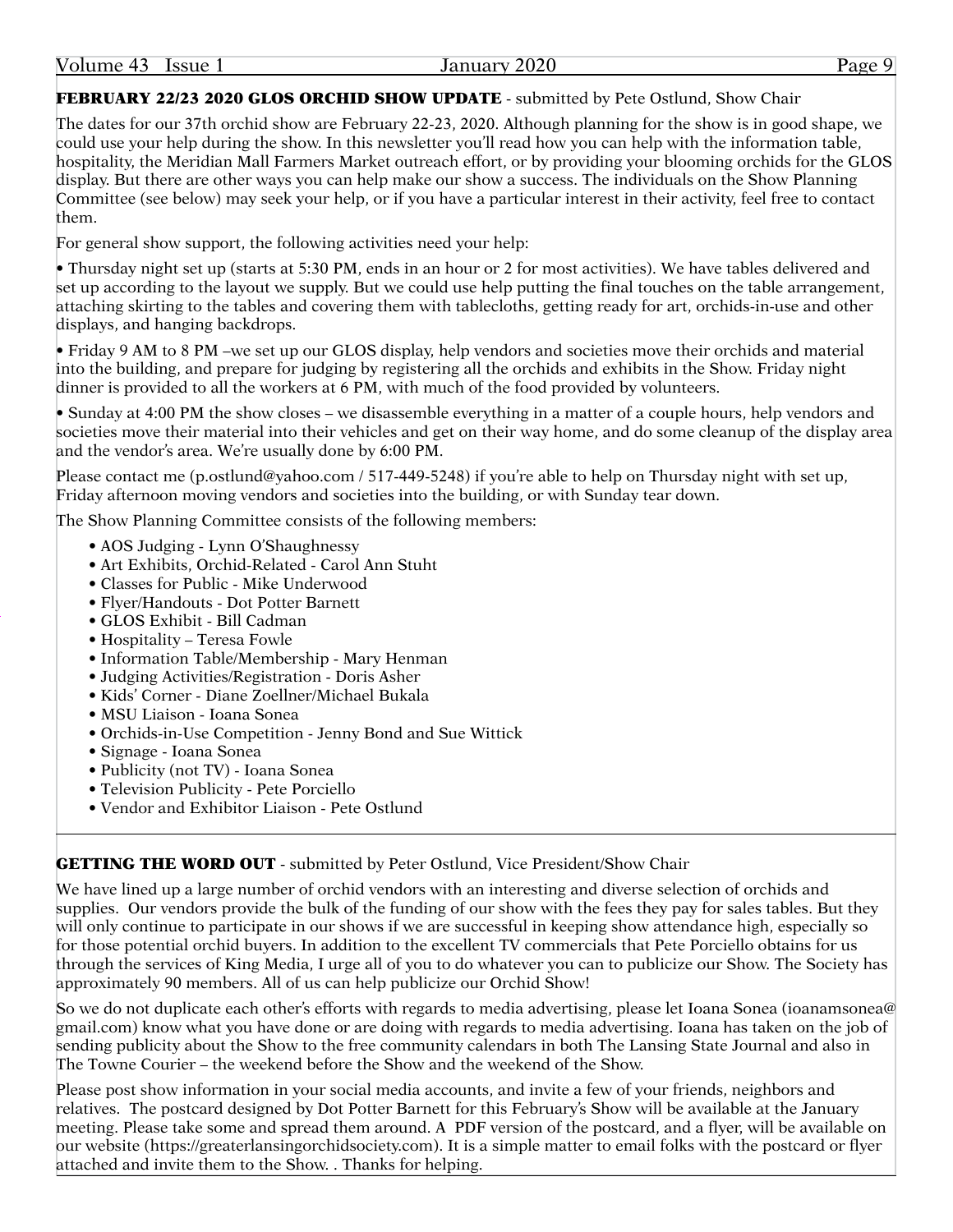# PREPARING PLANTS FOR ORCHID SHOWS - compiled by Dot Potter Barnett

- 1. Make sure that the plant is clean, and that you have removed unsightly dead leaves and bracts. Clean dusty leaves with soft cloth or paper towels, dipped in soapy water. Squeeze until just moist. Clean calcium deposits with: lemon juice, milk, or horticultural oil.
- 2. Be sure the pot is clean and the plant is stable in it.
- 3. Check plant for any sign of disease or insects. If you find insects, clean them out. Any sign of rot should also be removed and the area treated. If you think the plant is virused, don't submit it.
- 4. Staking is one of those tasks that should commence (but rarely does) early in the development of the flower spike. If staking is left too late the results can look rather peculiar, as flowers can be twisted out of position. To a large extent staking is now at the individual's discretion. The judges have the right to remove the stake if they so wish. As a general aesthetic comment, be sensible with your staking, and try to keep the stake shorter than the raceme of flowers it supports: this avoids the unsightly phenomenon of the 'tomato stake syndrome', a rich and varied forest of stakes, with the occasional flower.

By all means, use additional stakes and ties to help support your flowers and racemes while you transport them to the Show but remove the 'transport stakes' once you have the plant safely benched.

- 5. Plant labels should be clean and easy to read. If the plant is a hybrid and you know the parents, have the names on the tags. Be sure the tag is small enough to be hidden in the plant at set-up time.
- 6. Water your plants well the day before you bring them in because it will not be possible to thoroughly water them for the duration of the Show.
- 7. Label your box (es) with your name, and include a list of the plants you are sending to the show.
- Note: I like to place the plant's name & my initials on a piece of tape placed on the pot. I've seen situations where people who put up a display can't remember which plant is whose, especially if there are duplicates. And it is easier to return them to the correct owner at the end of the show. Julie Bishop has a good way of identifying her plants: She uses her own address labels on her pots.

#### DECEMBER 2019 SUNSET VALLEY ORCHIDS - CATASETINAE GROWING TIPS - Fred Clark

What a great year for the genus! Feedback from Catasetinae growers confirms this was a spectacular growing and flowering year. There have been many awards given by the American Orchid Society judges. Congratulations to all of you who received them!

Now that winter has clearly arrived, your Catasetums should have matured growths and be mostly done flowering, Cycnoches will be finishing their blooming, Mormodes should be flowering now, and Clowesia should be starting soon.

The onset of dormancy is caused by several factors: the maturity of the pseudobulb, shortening day length, cooler day/night temperatures and the end of the rainy season resulting in the lack of root zone moisture.

Those of you in Florida and southern states may already have dormant plants. Those in more temperate areas like here in California should be seeing the starts of dormancy with the lower leaves starting to turn light brown and drop off.

The first indications of leaf yellowing and leaf drop signal the beginning of dormancy. This is when you should stop fertilizing and cut back on watering frequency. You want to simulate the end of the wet season, as it happens in nature, by gradually increasing the dry interval in-between watering. I am watering every two weeks at the time of the writing of this news letter. This change in culture will cause the pseudobulbs to harden of, in preparation for dormancy. When most leaves are yellow/brown and have dropped off, cease watering altogether this should be around the first of the new year and marks the start of dormancy.

Generally, this process occurs naturally; however, when the plants are cultivated in warm growing areas such as in the home or under lights, dormancy sometimes needs to be encouraged. I have found that in addition to the steps outlined above stopping watering in late December or early January, regardless of the number of green leaves, will trigger dormancy in plants that are resisting the necessary transition. If you see a little shriveling of the bulb usually one watering is enough to plump them back up.

By late December, it's important to get your Catasetinae into the dormant stage; to provide them with an adequate rest period so that they will 'wake up' early in the spring to a long growing season.

As my Catasetinae go to "sleep' for the winter I am reminded of an old proverb (with apologies to Ben Franklin) "Early to bed and early to rise, makes you healthy, happy and floriferous."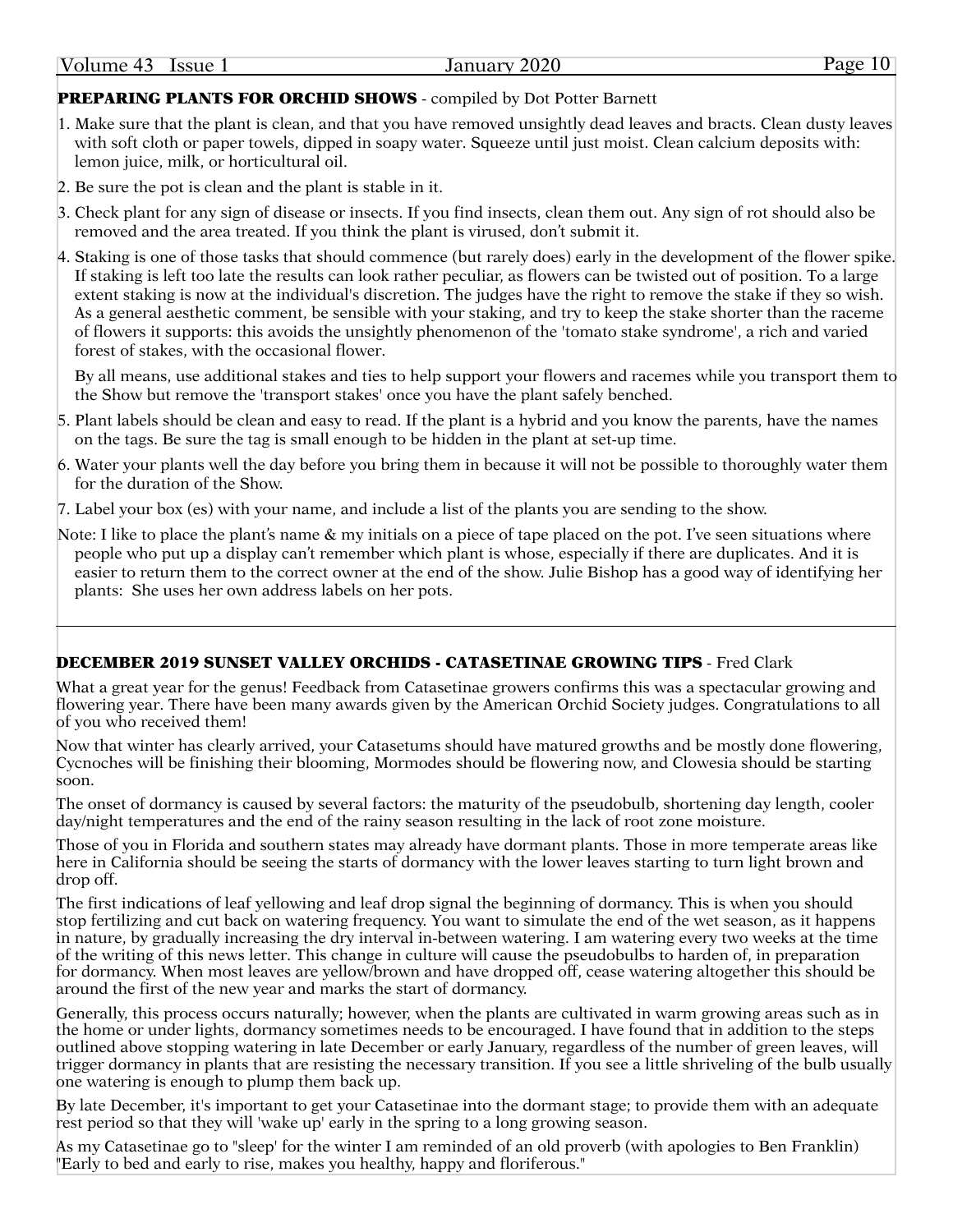